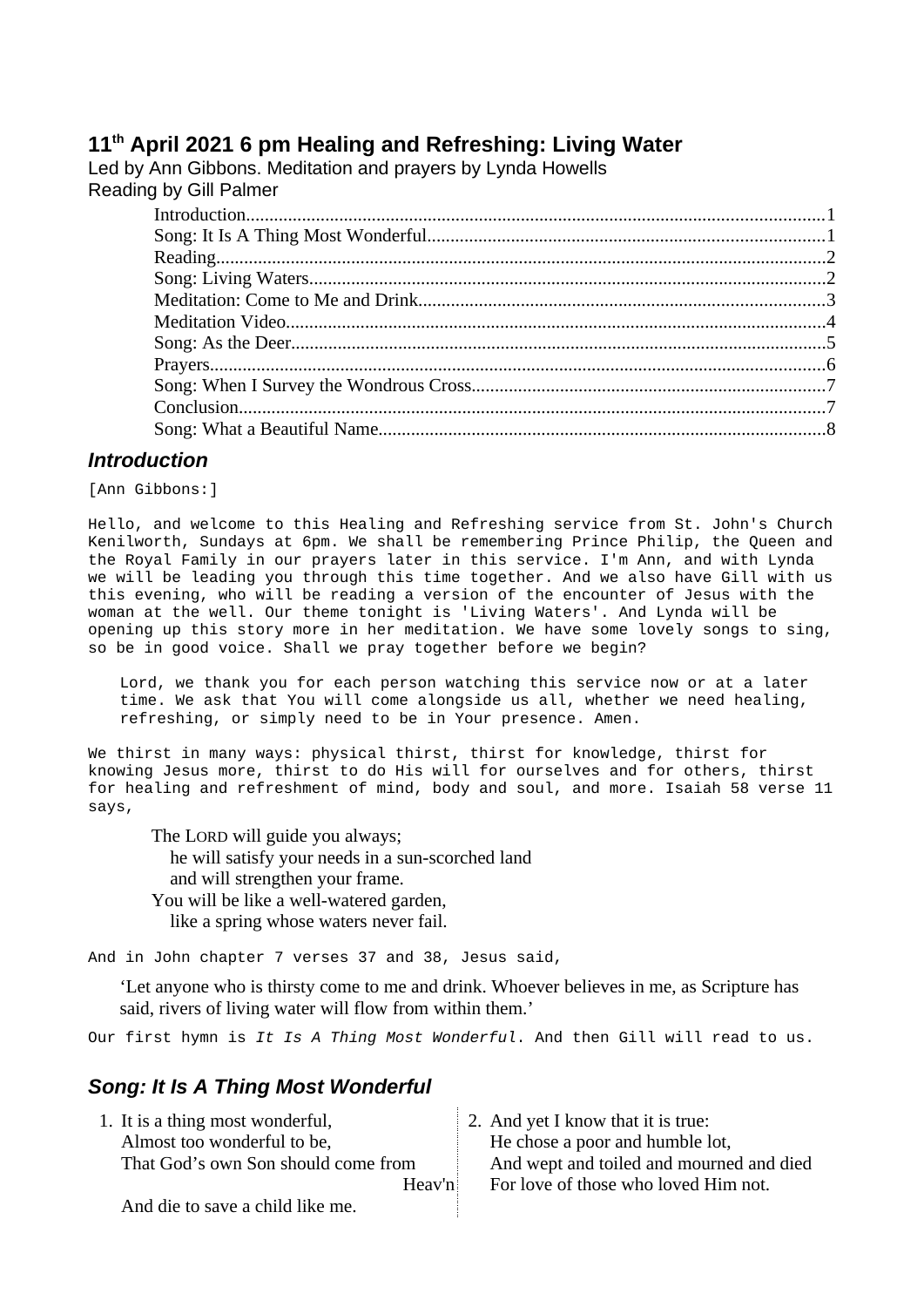- 2 -

3. But even could I see Him die, I could but see a little part Of that great love which, like a fire, Is always burning in His heart.

4. It is most wonderful to know His love for me so free and sure; But 'tis more wonderful to see My love for Him so faint and poor.

5. And yet I want to love Thee, Lord; O light the flame within my heart, And I will love Thee more and more, Until I see Thee as Thou art.

## <span id="page-1-1"></span>*Reading*

[Gill:]

Hello. I shall be reading from *Dashed Dreams and Diamonds*, a book by Patricia Clemens Repikoff, [chapter entitled] The Woman At The Well.

[Sadly this book is copyright © 1998 by Repikoff, Patricia Clemens It can be ordered using ISBN 978-1-55635-983-5 Those with Amazon accounts can read the chapter via this URL: [https://www.amazon.co.uk/Dashed-Dreams-Diamonds-Patricia-2008-09-08/dp/](https://www.amazon.co.uk/Dashed-Dreams-Diamonds-Patricia-2008-09-08/dp/B01FIYZHWI#reader_B01FIYZHWI) [B01FIYZHWI#reader\\_B01FIYZHWI](https://www.amazon.co.uk/Dashed-Dreams-Diamonds-Patricia-2008-09-08/dp/B01FIYZHWI#reader_B01FIYZHWI)

In short, it is prose poetry with tons of alliteration – Gill mastered the tongue-twisters with aplomb.

The text describes a woman "born with a dust storm twisting in her soul." As she grows up she tries to find truth, but is put off by teachers and rabbis, marked as unclean. Then she meets Jesus. She "sizes Him up" and tells Him to "Stay away!" You know the story. When she listens to Him, "Life ripped wide open within me, spewing showers of dreams and hopes long forgotten." She dances full of joy, and says "Come and see... come, let us drink deeply all the days of our lives!"]

## <span id="page-1-0"></span>*Song: Living Waters*

| 1. Are you thirsty?                 | Chorus:                              |
|-------------------------------------|--------------------------------------|
| Are you empty?                      | There's a river that flows           |
| Come and drink these Living Waters. | With mercy and love                  |
| Time unbroken,                      | Bringing joy to the city of our God. |
| Peace unspoken,                     | There our hope is secure,            |
| Rest beside these Living Waters.    | Do not fear anymore,                 |
| 2. Christ is calling,               | Praise the Lord of Living Waters.    |
| Find refreshing                     | 3. Spirit moving,                    |
| At the cross of Living Waters.      | Mercy washing,                       |
| Lay your life down,                 | Healing in these Living Waters.      |
| All the old gone,                   | Lead your children                   |
| Rise up in these Living Waters.     | to the shore line;                   |
|                                     | Life is in these Living Waters.      |
|                                     |                                      |

*Chorus*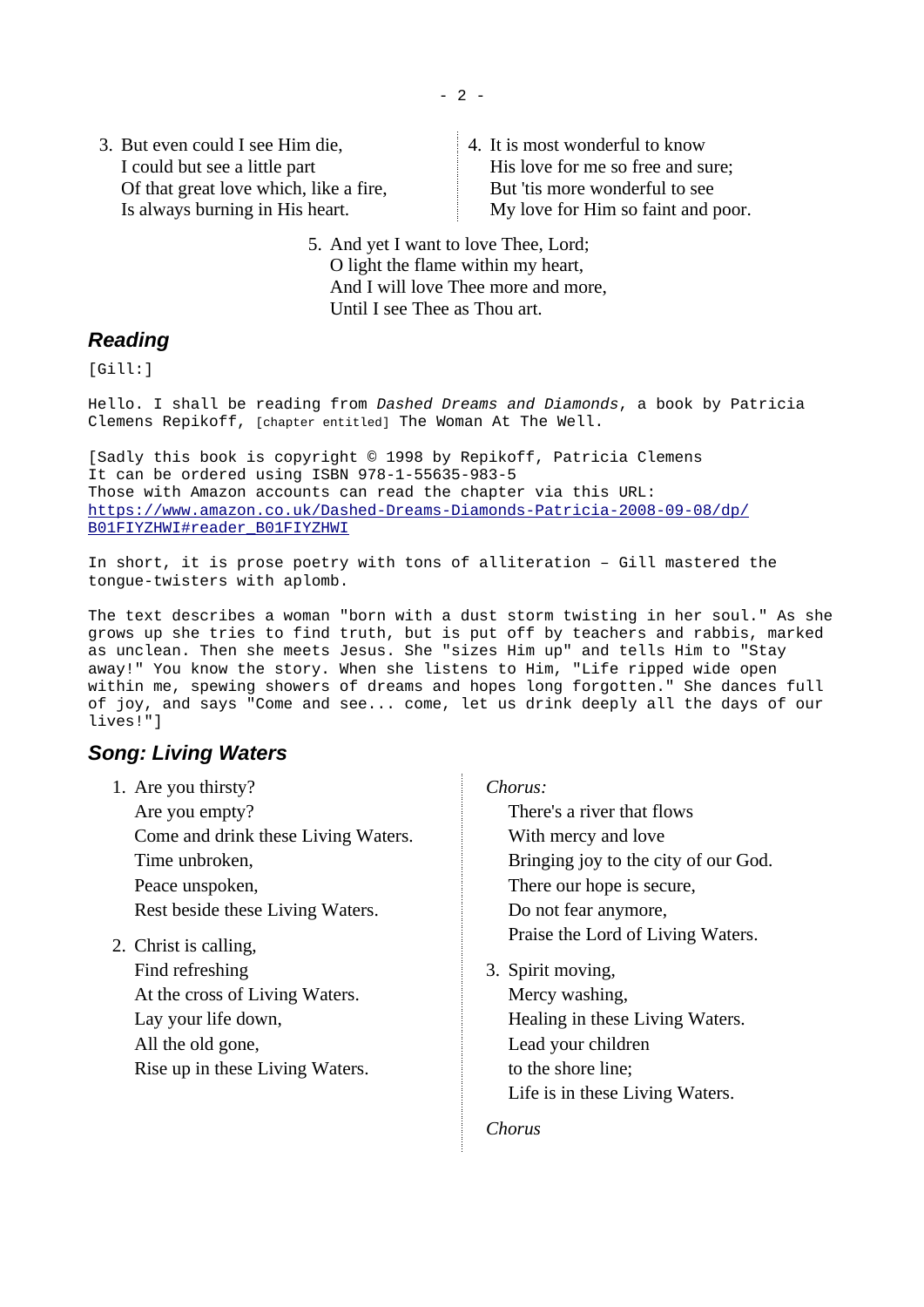4. Are you thirsty? Are you empty? Come and drink these Living Waters. Love, forgiveness, Vast and boundless: Christ, He is our Living Water.

*Chorus*

### <span id="page-2-0"></span>*Meditation: Come to Me and Drink*

[Lynda:]

When Jesus spoke to the woman at the well, as usual He ignored protocol. Firstly, she was a woman with a dodgy reputation, and secondly, a Samaritan. This woman had a fairly comfortable life materially, but it is relationships which are important, and she had gradually been starved of love and friendship. Communicational relationships are a two-way process of giving and receiving, which wasn't happening for her. And maybe this is an important lesson for us to not take friendship and family for granted.

This woman knew her Old Testament scriptures, by the way she spoke to Jesus. Was it desperation which caused her to leave her husband? Maybe frustration, emptiness, or loneliness, to live as she was. The well was a physical constant in her life: she knew it would always be there, and in some strange way, it represented the promise of more to her.

Jesus is a constant in our life. He's always there for us, to meet our needs and to refresh us.

It took courage for the Samaritan woman to face up to her life, and what was happening: the desperation, the bleakness of being judged, cast out, separated from family and friends. Whilst we all need human love and friendship, it is only Jesus who can bring fulfilment to us, and meet our needs as only He knows. Because with the best will in the world, we make mistakes, and we let each other down at times.

But after meeting with Jesus, the woman was challenged to face up to what her life had been and what had become. But she was given hope for the future: a promise of new life in Jesus, courage to face the challenges of her past, and to move on.

Jesus offered this woman a spring of water, welling up to eternal life. He asked her for a drink and look what she received in return.

Jesus said, "The water I shall give will be like a spring welling up to eternal life."[1](#page-2-1)

Can you relate your thirst to your life situation?

Imagine yourself in a one-to-one chat with Jesus. What would you want to ask Him? What healing for? Help with advice? Anything.

Drink in the "water of life" which is Jesus. Taste the clarity and freshness of the presence of God in your life, the life of Jesus, given to bring you life.

<span id="page-2-1"></span>So think for a moment what it feels like when you are thirsty. Your lips are dry, your mouth feels awful. You can feel physically helpless. You have no

<sup>- 3 -</sup>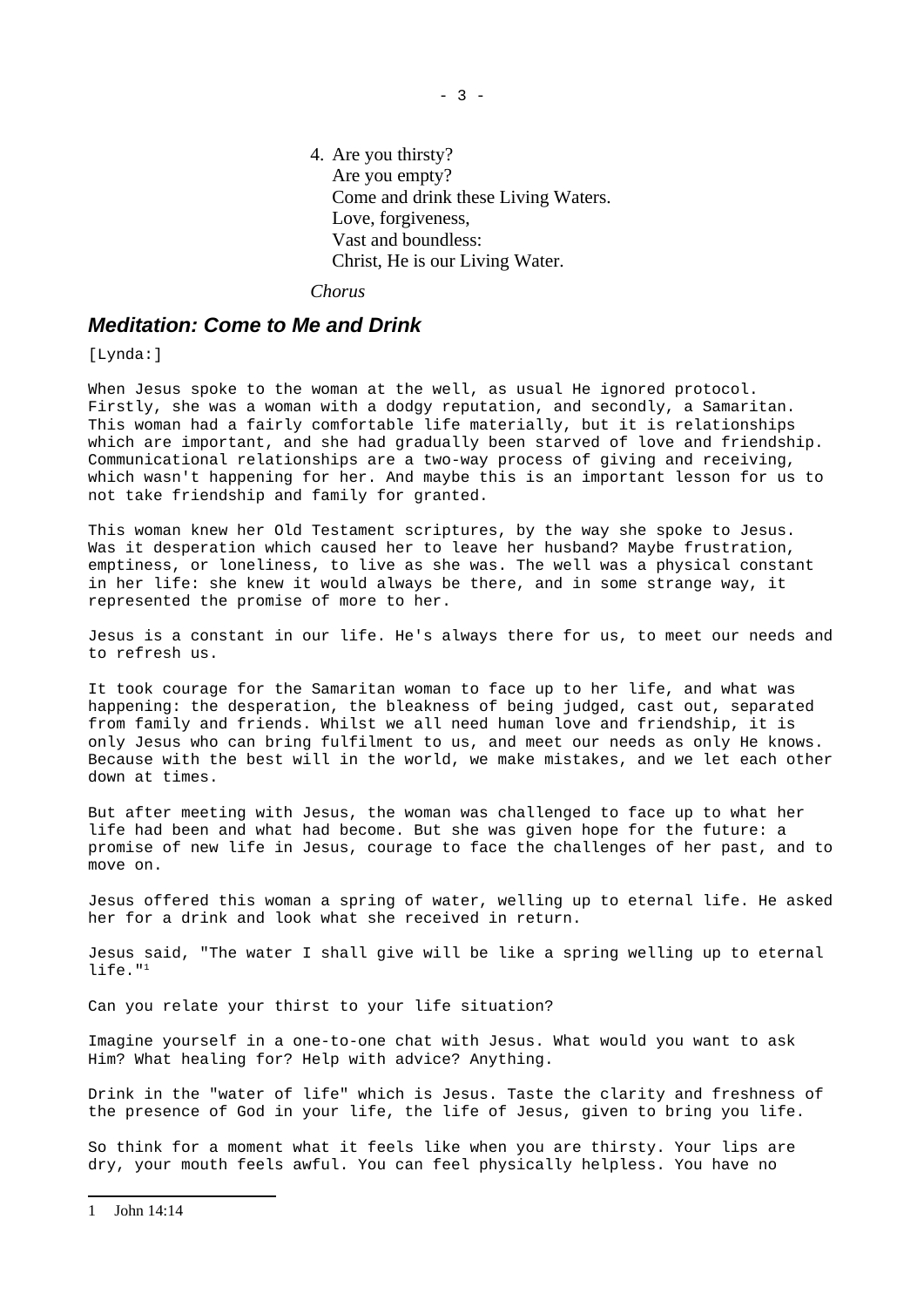strength. You cannot think straight. Our spiritual lives can suffer from dehydration as well. But we have Jesus, who is always with us, ready to refresh us in body, mind and spirit. You only have to ask Him. And His living water never runs out. He speaks to us in so many ways: through our thoughts, through other people, even dreams, and His Holy Bible.

Jesus is offering us this refreshment, this water. So come, come for refreshment. Come to receive the gift of the Holy Spirit afresh.

"Be still and know that I am God."[2](#page-3-1)

Sit for a moment with your hands on your laps, palms facing upwards, to receive afresh the gift of living water. Let the Holy Spirit flood you with God's lifegiving water, cleansing and refreshing you, your faces tingling with the feeling of being washed in living water.

Receive the promise of new life. Confess your sins to Father God, your need of Him in your life. And accept His forgiveness for the past, and receive afresh the living waters promised by Jesus.

So in your own time, you may like to wash your hands as a symbol of cleansing. And drink some water for refreshment of body, mind and spirit.

Remember, the life of Jesus was poured out to bring us life. His love for each one of us is the most precious gift we will ever receive.

Look at the garden: when the plants are dying for water, their leaves drooping, no strength, looking lifeless, then the rain comes, the plants drink in the fresh reviving rain, and they're transformed back into life.

Jesus calls us to come to Him to drink this water of life, for Him to bless us and transform us. Will you accept His invitation?

Amen.

We're now going to have a time of reflection.

#### <span id="page-3-0"></span>*Meditation Video*

<span id="page-3-1"></span>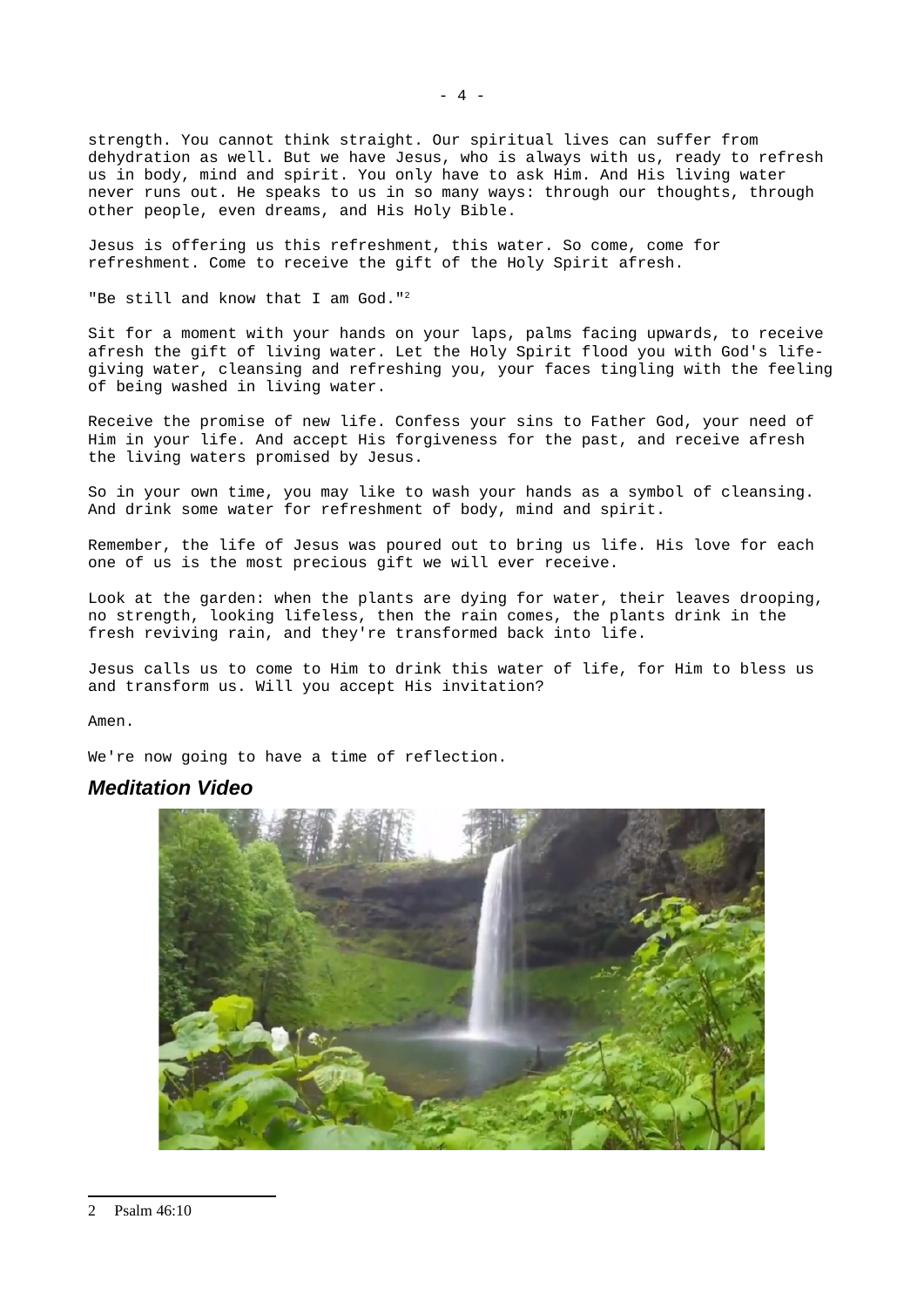

### <span id="page-4-1"></span>*Song: As the Deer*

1. As the deer pants for the water So my soul longs after You; You alone are my heart's desire And I long to worship You.

*Chorus:*

You alone are my strength, my shield, To You alone may my spirit yield; You alone are my heart's desire And I long to worship You.

2. You're my friend and You are my brother Even though You are a king; I love You more than any other, So much more than anything.

#### *Chorus*

3. I want You more than gold or silver, Only You can satisfy; You alone are the real joy-giver And the apple of my eye.

*Chorus x 2*

### <span id="page-4-0"></span>*Prayers*

[Lynda:]

As I usually say, normally in our Healing and Refreshing services in church, Ann and I offer to pray with anyone in need of personal prayer. And as this cannot happen at the moment, there will be an opportunity for you in this prayer time to ask your Heavenly Father for help for whatever you need, just tell Him oneto-one what is on your mind.

We come into God's presence now. And He says, "Be still and know that I am God. I am here for you, to listen to you and be with you always."

Father God, we bring our prayers to You now, our worries and our fears, and also to say thank You.

So just sit and be. Relax. This time is for you to be with your Heavenly Father.

We pray for our country as we start to come out of lockdown caused by the pandemic. We pray for our government to be guided by the scientific and medical experts on the way forward, and to act always with openness, honesty and integrity for the good of all. Lord, in Your mercy, **hear our prayer.**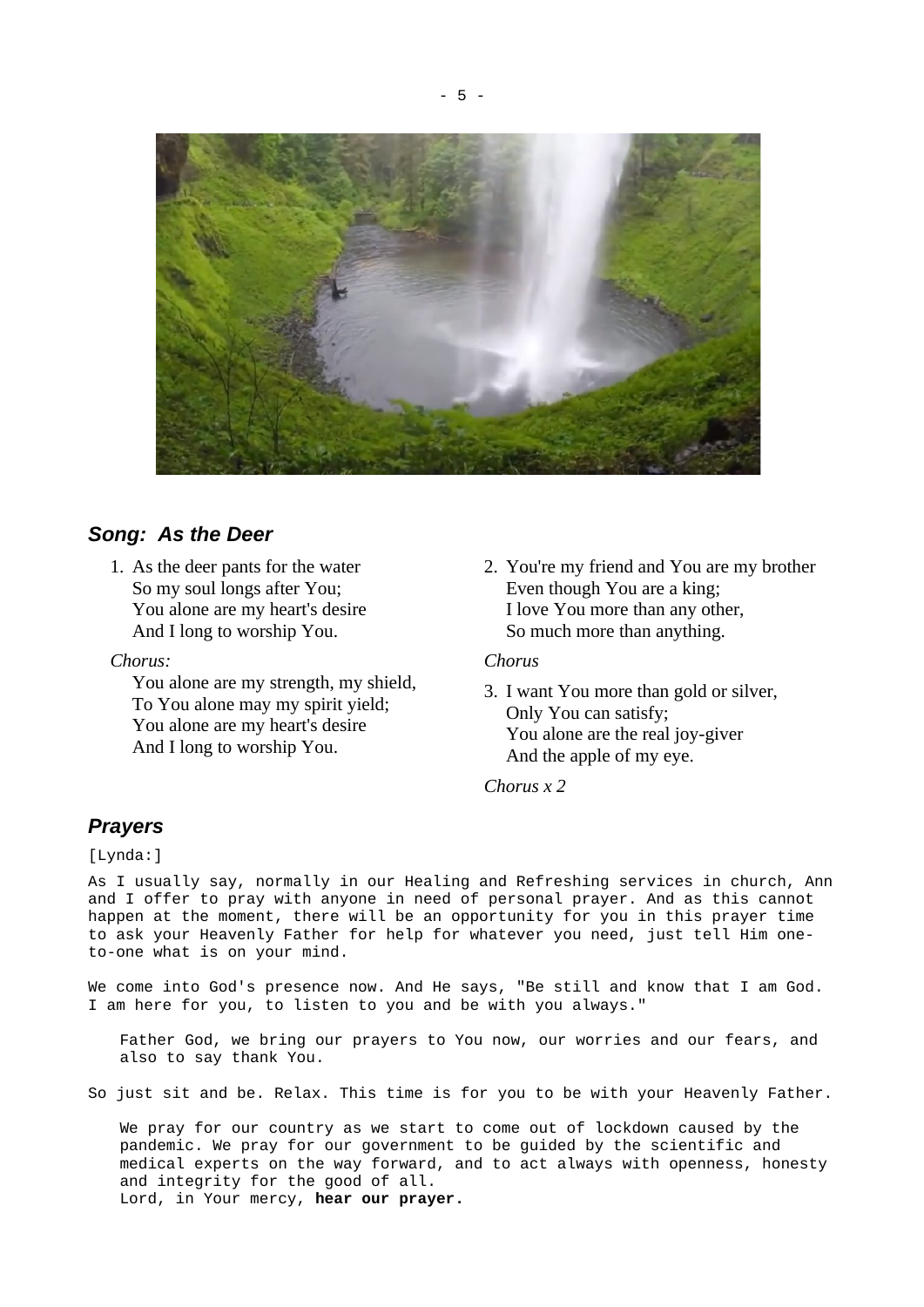Father God, we bring before You now all those known to us who are suffering in any way: please bless them with Your peace, Your comfort and Your hope. We pray for all who are mourning the death of someone they love. Oh Lord, be close to them in their grief, that they may be comforted. Lord, in Your mercy, **hear our prayer.**

We thank You for Your freedom to be able to worship You, Lord, in safety. And we pray for Christians all over the world who have to follow You in secret, for fear of persecution and even death. May Your love for them be a reality in their lives, bringing them courage and hope. Lord, in Your mercy, **hear our prayer.**

And as our country begins to gain some freedom, we pray for people to be sensible and follow the advice given, to be able to live and work together, both in our workplaces, socialising and family life in a safe way, thinking of each other's needs before our own. Lord, in Your mercy, **hear our prayer.**

We give thanks for the life of Prince Philip, for his commitment to serve our country alongside the Queen, for the legacy he has left, including the Duke of Edinburgh Award scheme. We pray for the Queen and the Royal Family at this sad time, that they will be comforted as they mourn the death of Prince Philip. And Lord, we do pray that when Harry comes back to this country to be with his family, that there will be healing, there will be reconciliation and love for each other. Lord, in Your mercy, **hear our prayer.**

We pray for our hospitals, for everyone needing care and treatment, especially for cancer and heart and other life-threatening illnesses, that there will be progress in their treatment being carried out sooner rather than later.

Lord, in Your mercy, **hear our prayer.** 

We bring to You Your family all over the world who live in poverty, that they will receive a share of the world's riches to enable them to live and work, and create life for themselves, which gives them hope for the future. Lord, in Your mercy, **hear our prayer.** 

Father God, we thank You for those we hold in our hearts and who we love. We pray for their wellbeing and sense of hope. We ask that Your Holy Spirit would go and rest amongst them as a reminder of our love for them. Lord in Your mercy, **hear our prayer.**

There will now be just a moment's quiet for you to talk to your Heavenly Father and tell Him whatever is on your heart.

[pause]

Ann and I pray for each one of you watching this service, that you will know for yourselves how much you are loved by God. Put your trust in Him to be with you, whatever is going on in your lives. Receive His blessing, and be refreshed with living waters, as promised by Jesus, through the anointing of God's Holy Spirit, day by day.

We pray for each one of you, that you will receive God's blessing at the point of need in your lives, in the name of Jesus. Lord, in Your mercy, **hear our prayer.**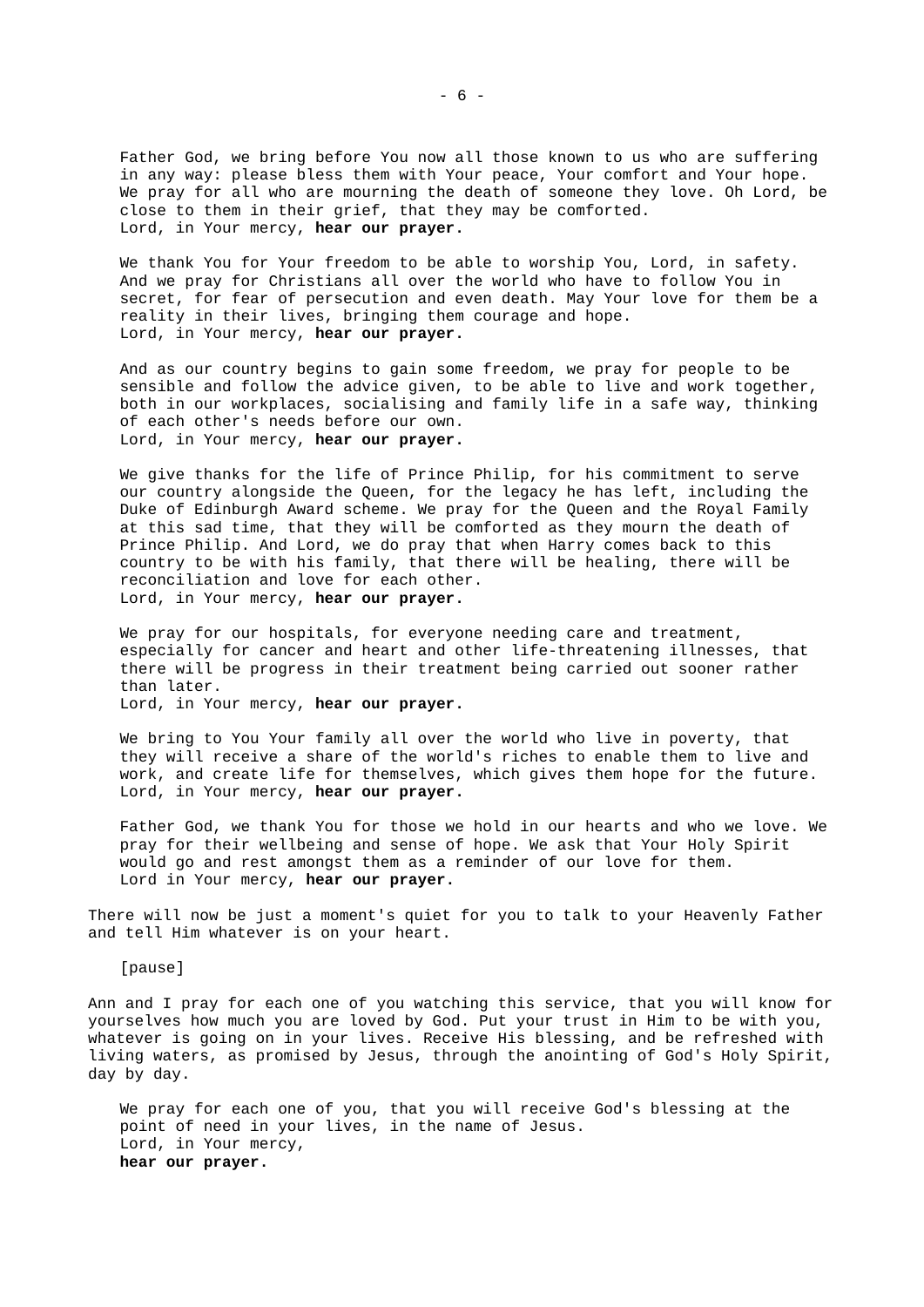Ann and I pray for you all watching this service, that you will be refreshed and renewed.

We thank You, Father, as the sun rising and setting day by day is constant, so Your love and care for each one of us is constant, and never changes. Amen.

#### <span id="page-6-2"></span>*Song: When I Survey the Wondrous Cross*

- 1. When I survey the wond'rous Cross On which the Prince of Glory died, My richest Gain I count but Loss, And pour Contempt on all my Pride.
- 2. Forbid it, Lord, that I should boast, Save in the Death of Christ my God; All the vain things that charm me most, I sacrifice them to His Blood.
- 3. See from His Head, His Hands, His Feet, Sorrow and Love flow mingled down; Did e'er such Love and Sorrow meet Or Thorns compose so rich a Crown?
- 4. His dying Crimson, like a Robe, Spreads o'er His Body on the Tree; Then am I dead to all the Globe, And all the Globe is dead to me.
- 5. Were the whole Realm of Nature mine, That were a Present far too small; Love so amazing, so divine Demands my Soul, my Life, my All.

### <span id="page-6-1"></span>*Conclusion*

[Ann:]

Our next Healing and Refreshing service will be back to the usual slot of the first Sunday in the month, and that will be the 2nd of May. This will be a time of soaking prayer. If this is something new to you, it's a time of putting away our shopping list of prayers and laying or sitting relaxed and soaking in God's presence, allowing Him to come to us in the quiet. When we have these times in church building, people bring cushions or sleeping bag or blankets. Anything to make this time comfortable, lying on the hard floor. So you can do this in your own home too, or if you prefer to sit comfortably in your chair, the choice is entirely yours. During this time there will be quiet music playing, and some video pictures and verses of Scripture to help you. So do join us for this time of soaking with the Lord.

In a moment we're going to end our time together with a wonderful song, *What a Beautiful Name*. Thank you for being with us. It's always special for Lynda and I to know that you are with us.

I'm going to say a final blessing, and maybe you would like to repeat each line.

As we bless one another, help us to say, Lord, as the deer longs for streams of water, so I long for you, O God. I will put my hope in God. I will praise Him again, my Saviour, and my God. Amen.

### <span id="page-6-0"></span>*Song: What a Beautiful Name*

*Verse 1:*

You were the Word at the beginning One with God the Lord Most High Your hidden glory in creation Now revealed in You our Christ